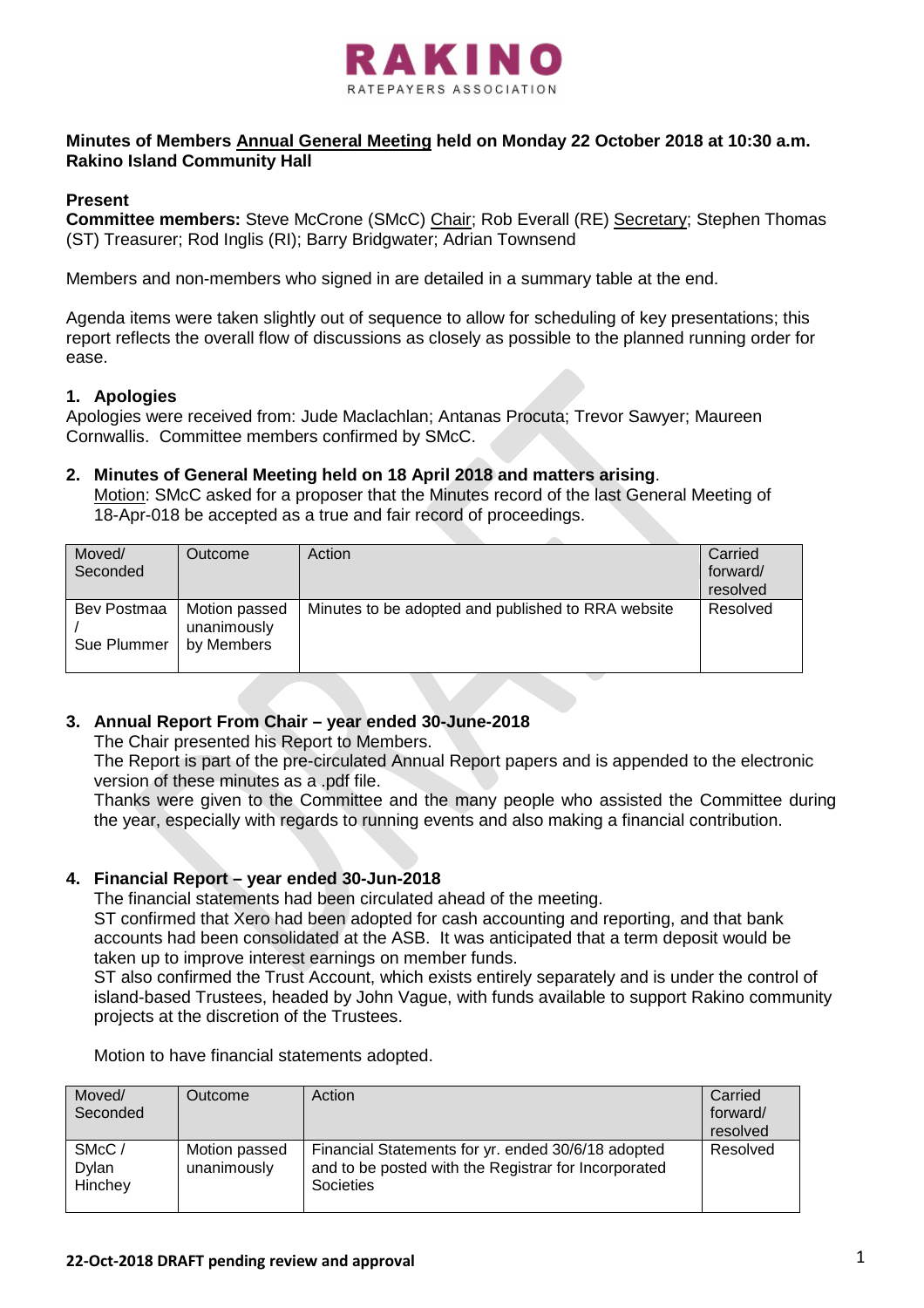

# **5. Other Reports:**

# **Environment:**

John Mackenzie (Environmental Officer) presented his report.

He confirmed ongoing weeding activities in conjunction with contractors who were focusing on the threat of Woolly Nightshade and Moth Plant as well as Rhamnus.

Birds recognised as endangered species had been sighted on the island, including Brown Teal. Surveillance for any incursion of rats and mice was being stepped up with the introduction of new monitoring tunnels which would help to target locations requiring traps, and overall awareness throughout the community was to be encouraged.

# **Fire:**

Bev Postmaa presented the Fire Report, which is appended in the .zip file link in this document. She reiterated that it had been a safe year with permitted fires, and that from December a total fire ban comes into force, including wood burning BBQs.

Islanders were reminded that the Fire Lord equipment is there to be used (and better for it, as well) but if used, units should be replenished with fuel and fresh water before being returned. Hank & Bev confirmed their willingness to continue as the community Fire Officers, but asked for a volunteer to help to co-ordinate firefighting training for the community, in conjunction with Dale Tawa of the Rural Fire Brigade. Dylan Hinchey kindly offered to assist.

Following a question from Kevin Hester about notification of permitted fires, it was confirmed that the permit holder was responsible to notify the community of the planned fire, with most people using the 'Friends of Rakino' Face Book page to good effect.

# **6. Election of new Committee members:**

The following existing Committee members (2017-8) seek to retire and do not offer themselves for re-election:

• Jude Maclachlan (Vice Chair)

Michael van Druten confirmed his intention not to stand for election to the Committee.

The Constitution requires the appointment of the following five Officers of the Association: Chair, Immediate Past Chair, Vice Chair, Secretary, Treasurer; and up to four non-office holding Committee members.

The Committee for 2018-9 is:

- Steve McCrone (Chair and Immediate Past Chair by default)
- **VACANT** (Vice Chair)
- Stephen Thomas (Treasurer)
- Rob Everall (Secretary)
- Adrian Townsend (Social)
- **Barry Bridgewater**
- Rod Inglis

No nominations have been received for any positions, including the vacant position of **Vice Chair**; nominations are invited, to be resolved in due course by the Committee within its normal monthly meetings.

John Mackenzie and Hank Postmaa were both reconfirmed as ongoing officers for Environment and Fire respectively.

The Committee members in place were unopposed by the members in attendance.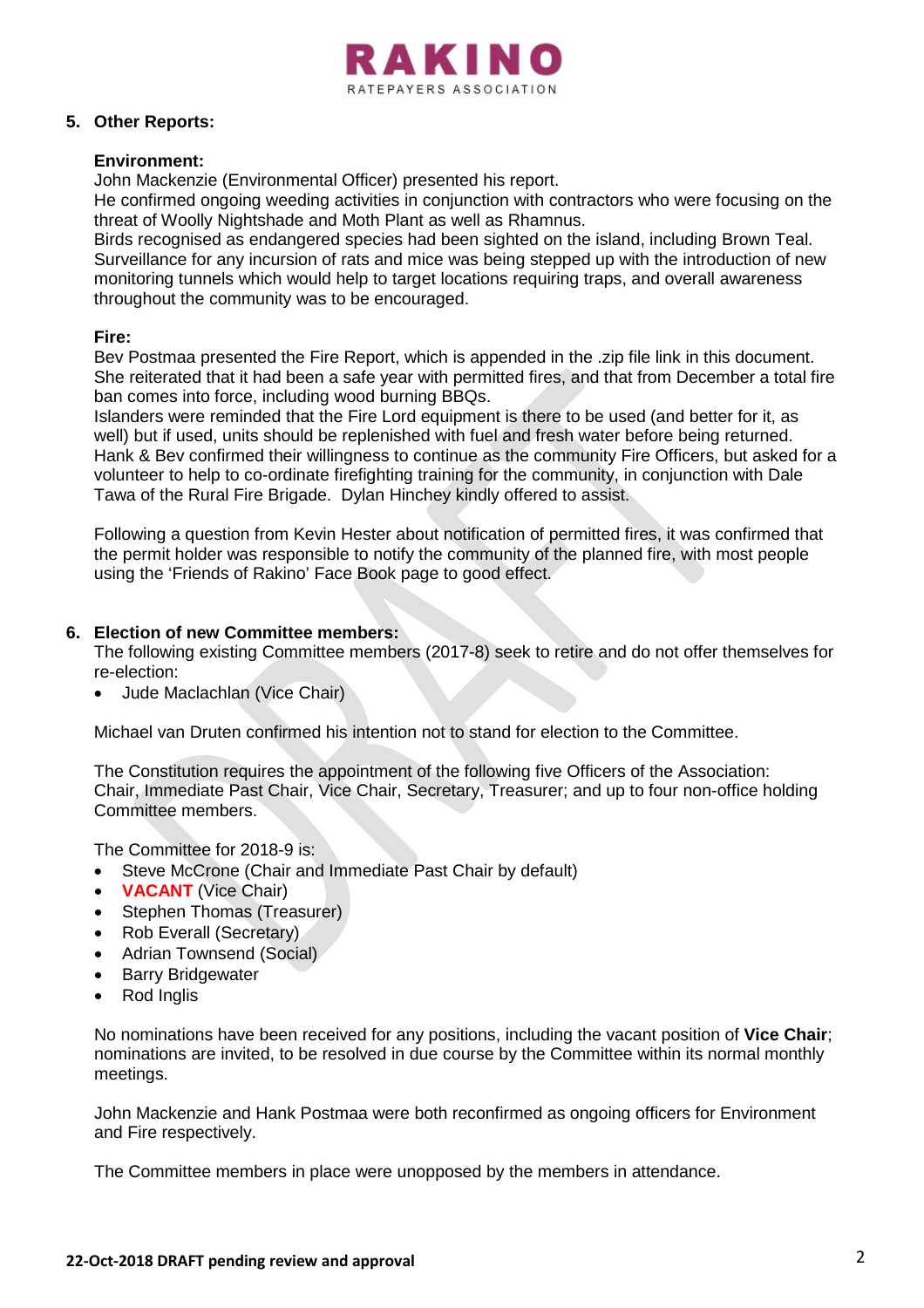

#### *(Continued from Item 5 above in the amended running order)* **Community Hall**

The long-outstanding land title issue has now been resolved, and Auckland Council had commissioned Tonkin & Taylor to carry out a desk top coastal hazard assessment for the Community Hall, and to determine feasibility options for remedial action, together with cost estimates.

T&T recommended initial engagement and consultation with the community to collaborate on agreeing a preferred option, and so a draft copy of their report was made available to Chris Clews to facilitate this community dialogue, in search of consensus for a way forward.

Chris created and delivered a detailed presentation with high quality photo and graphical images from the report regarding the situation with the Community Hall and the six options proposed.

As this was a draft report, RRA has respected the confidentiality and spirit in which it was made available to us, and no part of it has been reproduced in these minutes. A copy is held by Chris, and it is anticipated a final version will be made available by Auckland Council once community feedback has been incorporated (via Chris) and a final version presented by T&T.

Of the six options set out, **Option 1 was recommended to and endorsed** by those present (with no dissention), namely to see the Hall moved back from the water by approximately five metres north from its present position, and elevated upon new pilings by a metre. This will also require new access structures, as well as impacting the location of the current long drop toilets. Approximate construction costs would be \$290k, with an effective design life of 30-50 years.

It is hoped that an RRA team can be involved in the solution, including working parties as deemed appropriate within the overall project, and it was generally agreed that specific interventions requiring the injection of additional discretionary funding (i.e. over and above that agreed by Council) would be considered by RRA as they arose, given its resources, both directly held and potentially available on application through the Trust.

Chris Clews will now continue the dialogue with the Council in the hope of seeing the preferred option approved to proceed.

# **7. General Business**

# **Rod Inglis – 'Rakino Island Paradise' presentation**

Rod used PowerPoint slides and printed visuals (which remained in the Community Hall) to set out a long-term vision for how Rakino *might* be the hub for the creation of a marine reserve, working in conjunction with The Noises and other future initiatives within the Hauraki Gulf area.

The objective was to confer with the community to establish the level of local support and to seek feedback and fresh input



Rakino New Presentation\_v4[2].zip

Feedback & Discussion:

- There were a number of points made by a several people, ranging from total opposition to being in favour of the general vision
- There were strong opinions against commercialisation coming to the island that could compromise what made it special in terms of its isolation, or risk changing its essential character
- There is a need for slow and considered deliberation at every step with full and structured community consultation and involvement to maintain an open conversation for the right pathway.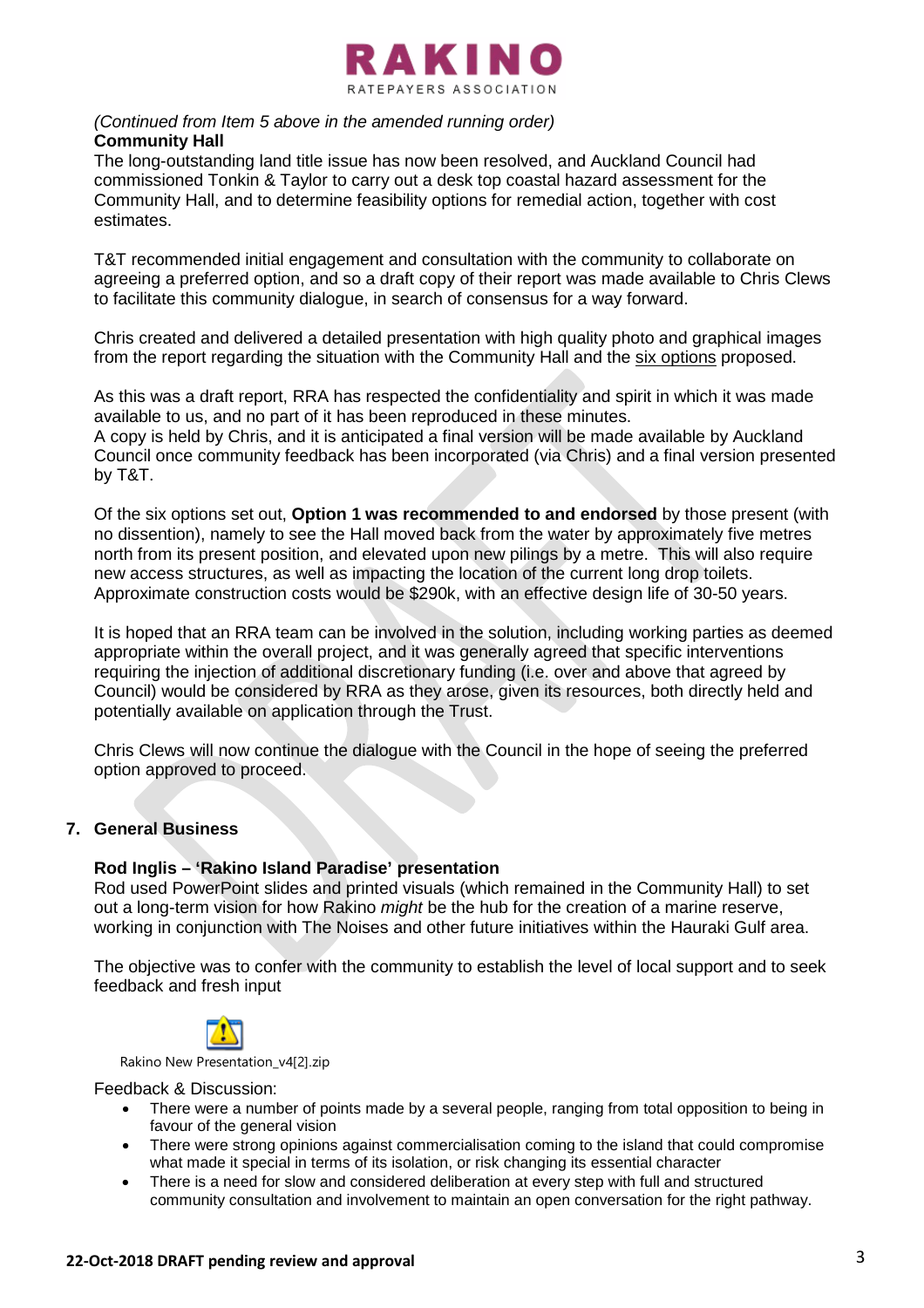

- There was broad agreement that the proposal opened a fresh new perspective and it would not be desirable to simply sit back and do nothing, and that there was an implicit responsibility and duty of care as stewards of the island to those who will follow to enjoy Rakino in the future
- It was desirable to keep on talking and developing the concept with appropriate input and recognition of all concerns; SMcC confirmed the Committee's continued role in helping to facilitate that dialogue and to ensure that every voice would be heard.

#### **Social and Community events**

Adrian Townsend summarised the range of events that routinely take place, and would like to see an expansion of these, with the inclusion of regular music acts, such as the Hopetoun Brown concert last year and were very well received.

All such events depend on volunteers to support them, and Adrian confirmed on behalf of the Committee that RRA's role is to facilitate and support these activities, but not to 'own' and run them all as well.

It is hoped that more people who attend and enjoy these events with their families may be encouraged to step up and take a bigger role in organising and running them or they cannot be guaranteed to happen.

#### **Super Gold Card**

Mike Orton raised a concern about the non-availability of Super Gold Card fare subsidies for senior citizens on the Belaire Ferries service**.**

RE confirmed that this matter had previously been investigated with Auckland Transport about two years ago and advice at that time was that it was not feasible due, in part, to ticketing system issues. Chris Clews also advised that ferry service such as Belaire is subsidised by Auckland Transport, whereas other high passenger volume routes (such as Waiheke) are not.

Rakino enjoys strong support from Belaire, with a committed operator, and the matter will be revisited at the next opportunity when RRA meets with Auckland Transport and Belaire in a joint meeting, usually once or twice a year, to assess the current situation.

#### **Westpac Rescue Helicopter**

SMcC moved that the customary annual donation of \$500 to the Westpac Rescue Helicopter Trust be made, and this met with unanimous agreement from all present, as it is a critical service to the community.

The meeting closed at approximately 12:40 p.m.

Minutes approved as a true and correct record.

Signed by:

Robert Everall, Secretary

Date